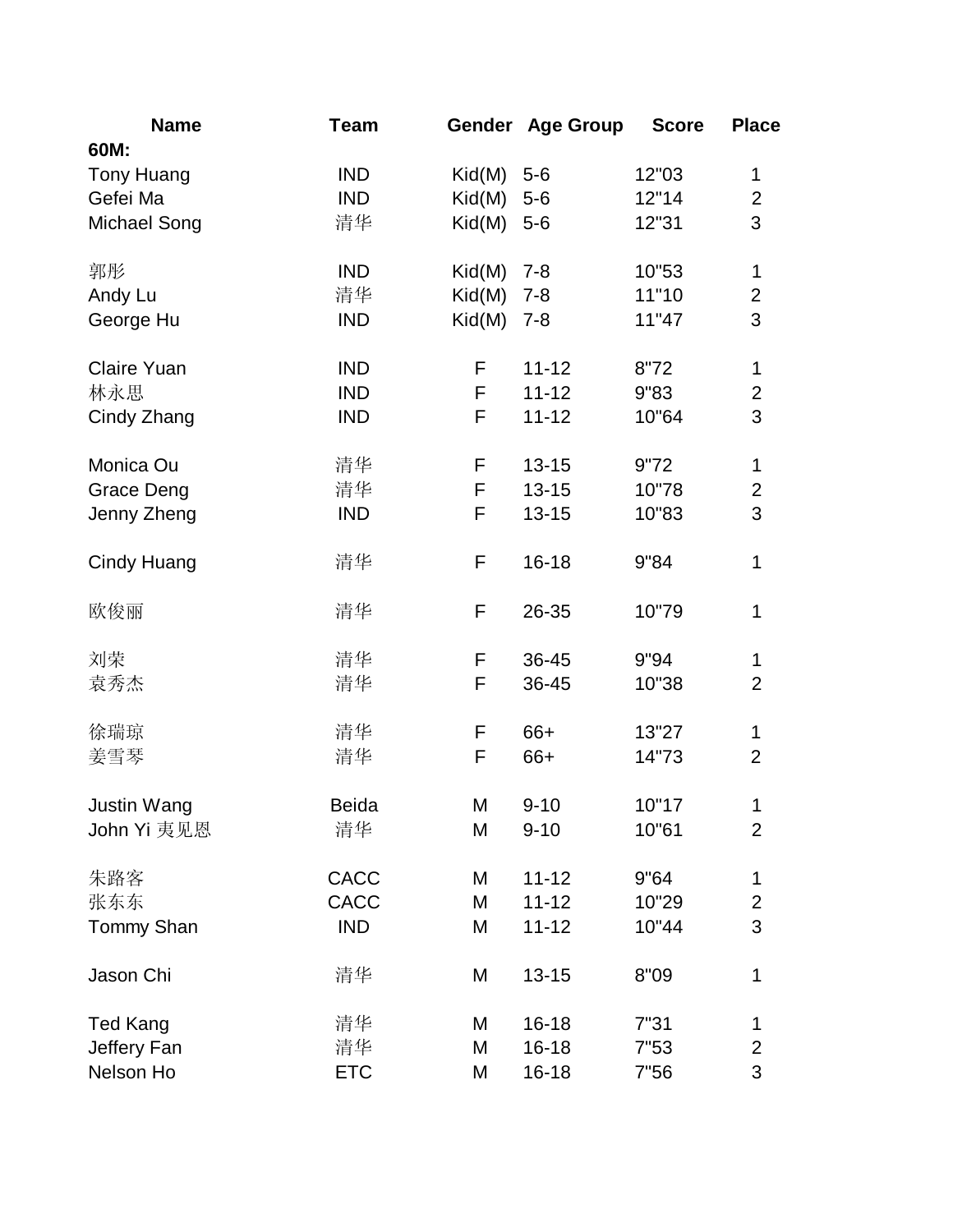| Sen Hua Huang       | tech         | M                          | 26-35     | 7"97  | 1              |
|---------------------|--------------|----------------------------|-----------|-------|----------------|
| 曲继东                 | 清华           | M                          | 26-35     | 8"43  | $\overline{2}$ |
| 袁军华                 | 清华           | M                          | 26-35     | 8"44  | 3              |
| Jin Wang            | <b>Beida</b> | M                          | 36-45     | 7"69  | 1              |
| 杨晓剑                 | 清华           | M                          | 36-45     | 8"03  | $\overline{c}$ |
| 赖英杰                 | <b>IND</b>   | M                          | 36-45     | 8"35  | 3              |
| Tony Zhang          | <b>IND</b>   | M                          | 46-55     | 8"34  | 1              |
| 胡冠王                 | <b>IND</b>   | M                          | 56-65     | 9"51  | 1              |
| 张平安                 | 清华           | M                          | 66+       | 10"56 | $\mathbf{1}$   |
| Alex Ku             | <b>IND</b>   | M                          | 66+       | 11"01 | 2              |
| 曲利民                 | 清华           | M                          | 66+       | 11"38 | 3              |
| 100M:               |              |                            |           |       |                |
| Harry Tong          | <b>IND</b>   | Kid(M)                     | $5-6$     | 20"06 | 1              |
| <b>Michael Song</b> | 清华           | Kid(M)                     | $5-6$     | 20"63 | $\overline{2}$ |
| <b>Brandon Yuan</b> | <b>IND</b>   | $\mathsf{Kid}(\mathsf{M})$ | $5-6$     | 21'16 | 3              |
| Andy Lu             | 清华           | Kid(M)                     | $7 - 8$   | 18"06 | 1              |
| George Hu           | <b>IND</b>   | Kid(M)                     | $7 - 8$   | 19'31 | $\overline{c}$ |
| <b>Winston Mou</b>  | <b>IND</b>   | Kid(M)                     | $7 - 8$   | 20"77 | 3              |
| Amy Ren             | <b>IND</b>   | F                          | $9 - 10$  | 19"41 | 1              |
| Ana ren             | <b>IND</b>   | F                          | $9 - 10$  | 19"83 | $\overline{2}$ |
| 朱嬉荔                 | <b>IND</b>   | F                          | $9 - 10$  | 20"40 | 3              |
| Claire yuan         | <b>IND</b>   | F                          | $13 - 15$ | 13"41 | 1              |
| Monica Ou           | 清华           | F                          | $13 - 15$ | 15"40 | $\overline{2}$ |
| <b>Grace Deng</b>   | 清华           | F                          | $13 - 15$ | 21"28 | 3              |
| Cindy Huang         | 清华           | F                          | $16 - 18$ | 13"63 | 1              |
| Michelle J. Lee     | <b>ETC</b>   | F                          | $16 - 18$ | 14"27 | $\overline{2}$ |
| <b>Hester Yu</b>    | <b>ETC</b>   | F                          | $16 - 18$ | 15"03 | 3              |
| 刘珊珊                 | 清华           | F                          | 26-35     | 16"58 | 1              |
| 蔡霞                  | 清华           | F                          | 36-45     | 15"61 | 1              |
| 刘荣                  | 清华           | F                          | 36-45     | 16"28 | $\overline{2}$ |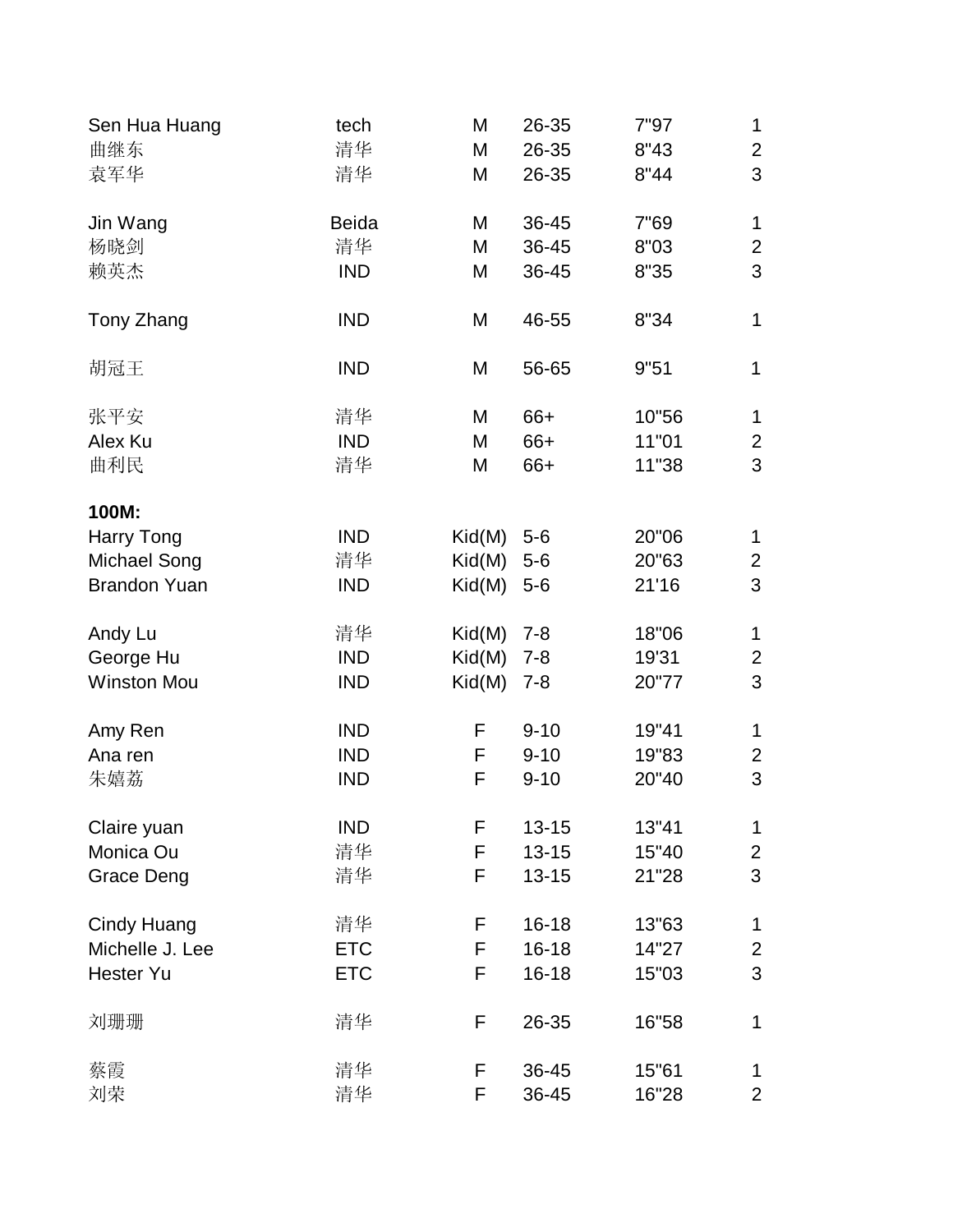| 袁秀杰                   | 清华           | F      | 36-45     | 17"44  | 3              |
|-----------------------|--------------|--------|-----------|--------|----------------|
| 徐瑞琼                   | 清华           | F      | 66+       | 23"03  | 1              |
| 姜雪琴                   | 清华           | F      | 66+       | 25"38  | $\overline{2}$ |
| Gui Yun Luo           | <b>IND</b>   | F      | 66+       | 27"28  | 3              |
| Leo Tong              | <b>IND</b>   | M      | $9 - 10$  | 16"23  | 1              |
| <b>Justin Wang</b>    | <b>Beida</b> | M      | $9 - 10$  | 16"51  | $\overline{2}$ |
| <b>Ricky Huang</b>    | <b>IND</b>   | M      | $9 - 10$  | 17"07  | 3              |
| Luke Zhu              | <b>IND</b>   | M      | $11 - 12$ | 15"63  | 1              |
| <b>Zhang Dongdong</b> | <b>IND</b>   | M      | $11 - 12$ | 16"09  | $\overline{2}$ |
| <b>Tommy Shan</b>     | <b>IND</b>   | M      | $11 - 12$ | 16'19  | 3              |
| <b>Ted Kang</b>       | 清华           | M      | $16 - 18$ | 11"63  | $\mathbf{1}$   |
| 刘心洋                   | 清华           | M      | $16 - 18$ | 12"28  | $\overline{2}$ |
| Jeffery Fan           | 清华           | M      | $16 - 18$ | 12"41  | 3              |
| Houlson Kuang         | <b>IND</b>   | M      | 19-25     | 12"10  | 1              |
| <b>Thomas Tran</b>    | <b>ETC</b>   | M      | 19-25     | 12"11  | $\overline{2}$ |
| Alex Yi               | <b>ETC</b>   | M      | 19-25     | 12"18  | 3              |
| Dean Everett Gwi      | <b>ETC</b>   | M      | 26-35     | 11"82  | 1              |
| Senhua Huang          | <b>IND</b>   | M      | 26-35     | 13"19  | $\overline{2}$ |
| 曲继东                   | 清华           | M      | 26-35     | 13"84  | 3              |
| 杨晓剑                   | 清华           | M      | 36-45     | 12"53  | 1              |
| <b>Alupay Frank</b>   | <b>IND</b>   | M      | 36-45     | 13"16  | $\overline{2}$ |
| 陈思伟                   | 清华           | M      | 36-45     | 13"68  | 3              |
| 厉琮健                   | 清华           | M      | 56-65     | 12"01  | 1              |
| Tony                  | <b>IND</b>   | M      | 56-65     | 14"18  | $\overline{c}$ |
| 朱本泰                   | 清华           | M      | 56-65     | 17"52  | 3              |
| 张平安                   | 清华           | M      | 66+       | 16"37  | 1              |
| <b>Wenzhang Shan</b>  | <b>IND</b>   | M      | 66+       | 20"01  | $\overline{2}$ |
| 曲利民                   | 清华           | M      | 66+       | 20"15  | 3              |
| 200M:                 |              |        |           |        |                |
| <b>Edward Chu</b>     | <b>IND</b>   | Kid(M) | $5-6$     | 52" 21 | 1              |
| <b>Winston Xu</b>     | 清华           | Kid(M) | $5-6$     | 53" 52 | $\overline{2}$ |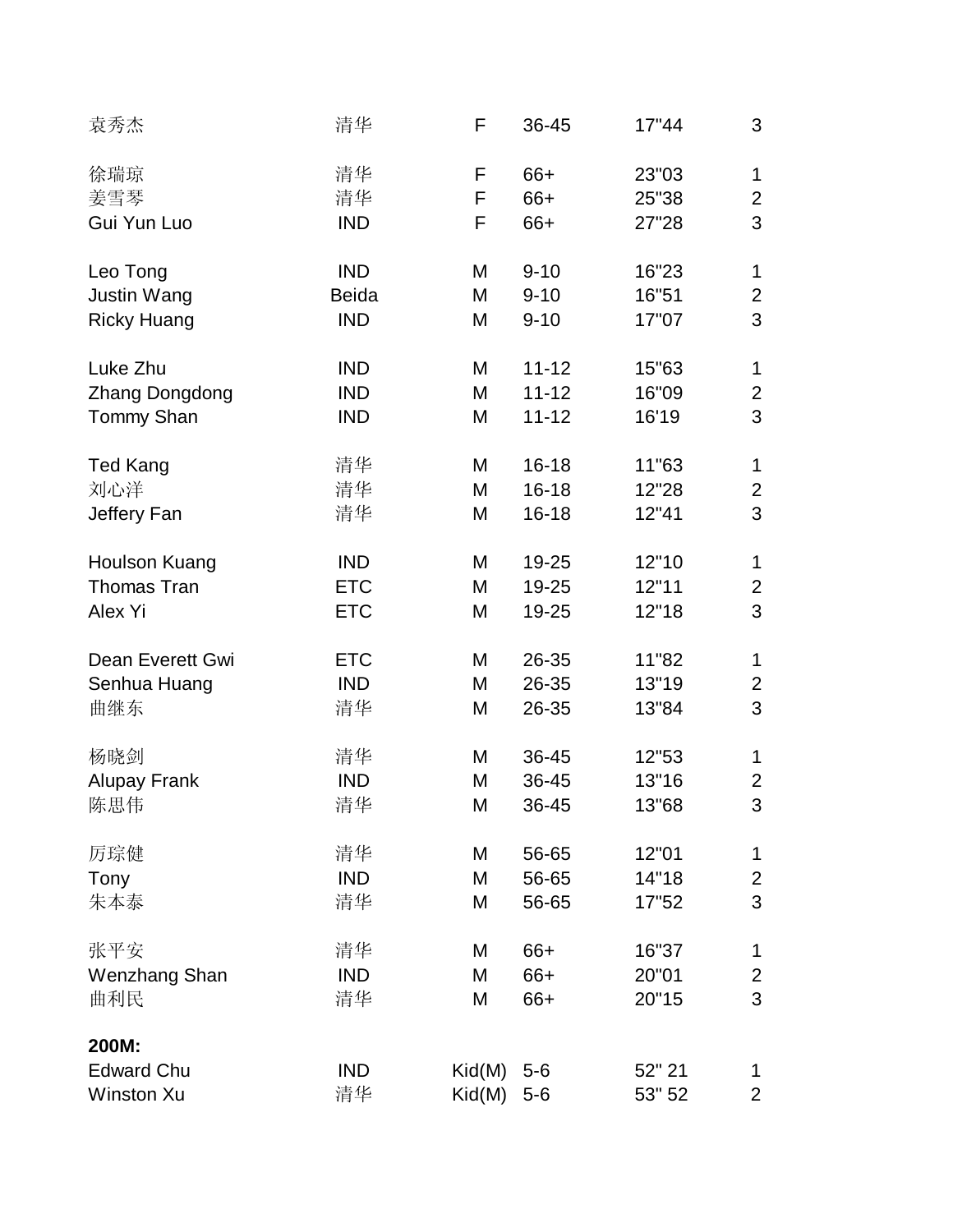| Bryan Xiao 肖奕达      | 清华           | $\mathsf{Kid}(\mathsf{M})$ | $5-6$     | 54" 42 | 3              |
|---------------------|--------------|----------------------------|-----------|--------|----------------|
| Andy Lu             | 清华           | Kid(M)                     | $7 - 8$   | 39" 69 | $\mathbf 1$    |
| Nico Ge             | <b>IND</b>   | Kid(M)                     | $7 - 8$   | 45" 81 | $\overline{2}$ |
| Selena wang         | <b>IND</b>   | Kid(M)                     | $7 - 8$   | 45" 84 | 3              |
| <b>Bonnie Chu</b>   | <b>IND</b>   | F                          | $9 - 10$  | 36"82  | $\mathbf{1}$   |
| Madeline Zhang      | <b>IND</b>   | F                          | $11 - 12$ | 32"81  | 1              |
| <b>Claire Yuang</b> | <b>IND</b>   | F                          | $13 - 15$ | 29"15  | 1              |
| Grace Deng          | 清华           | F                          | $13 - 15$ | 35"81  | $\overline{2}$ |
| 张东东                 | <b>IND</b>   | F                          | $13 - 15$ | 37"59  | 3              |
| 刘珊珊                 | 清华           | F                          | 26-35     | 34"40  | $\mathbf{1}$   |
| 何碧筠                 | 清华           | F                          | 26-35     | 34"59  | $\overline{2}$ |
| <b>Ying Zhang</b>   | <b>Beida</b> | F                          | 26-35     | 37"81  | 3              |
| Lu Mei Yan          | <b>Beida</b> | F                          | 46-55     | 51"80  | 1              |
| Leo Tony            | <b>IND</b>   | M                          | $9 - 10$  | 34" 22 | 1              |
| John Yi 夷见恩         | 清华           | M                          | $9 - 10$  | 37" 38 | $\overline{2}$ |
| <b>Justin Wang</b>  | <b>Beida</b> | M                          | $9 - 10$  | 38" 86 | 3              |
| Bryan Chu           | <b>Beida</b> | M                          | $11 - 12$ | 34"22  | $\mathbf{1}$   |
| Daniel Luo          | <b>Beida</b> | M                          | $11 - 12$ | 37"50  | $\overline{2}$ |
| Andrew Zhang        | <b>Beida</b> | M                          | $11 - 12$ | 39"53  | 3              |
| Kevin Jiang         | IND          | M                          | $16 - 18$ | 25"54  | 1              |
| 刘心洋                 | 清华           | M                          | $16 - 18$ | 26"22  | $\overline{2}$ |
| Roger Huynh         | <b>ETC</b>   | M                          | 19-25     | 26"61  | 1              |
| Sean Everett Gwi    | <b>ETC</b>   | M                          | 26-35     | 24"06  | 1              |
| Qu Ning             | <b>IND</b>   | M                          | 26-35     | 31"81  | $\overline{2}$ |
| 杨晓剑                 | 清华           | M                          | 36-45     | 26"72  | $\mathbf 1$    |
| <b>Frank Alupay</b> | <b>IND</b>   | M                          | 36-45     | 26"88  | $\overline{2}$ |
| Jin Wang            | <b>Beida</b> | M                          | 36-45     | 27"28  | 3              |
| Yuhai Ma            | <b>Beida</b> | M                          | 46-55     | 29"24  | 1              |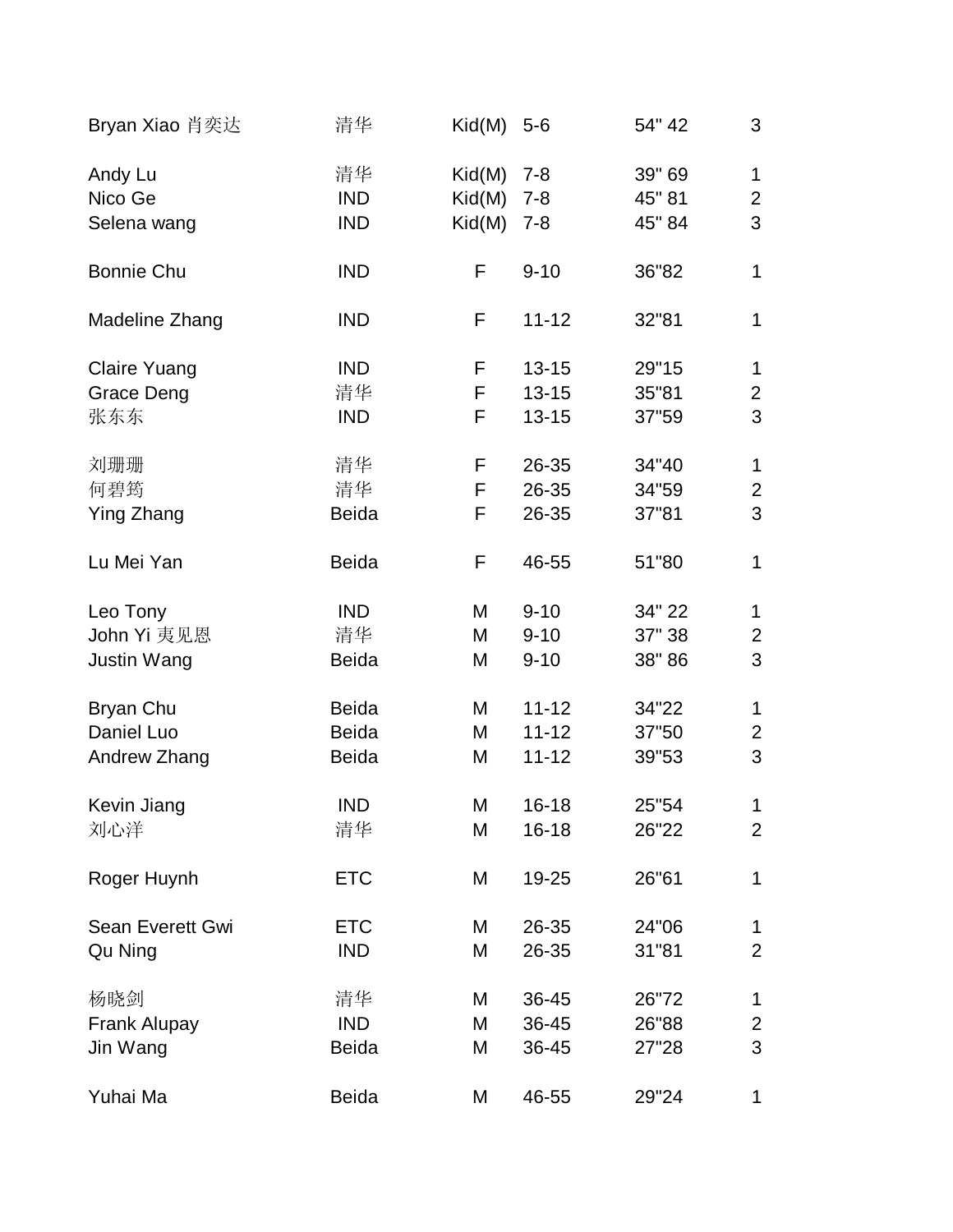| 厉琮健                  | 清华           | M      | 56-65     | 25"34      | 1              |
|----------------------|--------------|--------|-----------|------------|----------------|
| Jie lu Guan          | <b>IND</b>   | M      | 66+       | 45"21      | $\mathbf{1}$   |
| 400M:                |              |        |           |            |                |
| Andy Lu              | 清华           | Kid(M) | $7 - 8$   | 1'35"39    | 1              |
| <b>Bomnic Chu</b>    | <b>IND</b>   | F      | $9 - 10$  | 1'26"39    | $\mathbf{1}$   |
| Medeline Zhang       | <b>IND</b>   | F      | $11 - 12$ | 1'16"16    | $\mathbf{1}$   |
| <b>Mnancy Yang</b>   | <b>IND</b>   | F      | $11 - 12$ | 1'30"09    | $\overline{2}$ |
| Eva MaceWong         | <b>IND</b>   | F      | $11 - 12$ | 1'43"33    | 3              |
| Sunny G. Shan        | <b>IND</b>   | F      | $13 - 15$ | 1'10"73    | $\mathbf{1}$   |
| Sharon Chu           | <b>IND</b>   | F      | $13 - 15$ | 1'12"87    | $\overline{2}$ |
| <b>Grace Deng</b>    | 清华           | F      | $13 - 15$ | 1'25"82    | 3              |
| <b>Cindy Huang</b>   | 清华           | F      | $16 - 18$ | 1'03"31    | $\mathbf{1}$   |
| 刘珊珊                  | 清华           | F      | 26-35     | 1'16"31    | $\mathbf{1}$   |
| 何碧筠                  | 清华           | F      | 26-35     | 1'19"53    | $\overline{2}$ |
| Ying Zhang           | <b>Beida</b> | F      | 26-35     | 1'28"22    | 3              |
| Connie Tan           | <b>Beida</b> | F      | 36-45     | 1'30"97    | 1              |
| Leo Tong             | <b>IND</b>   | M      | $9 - 10$  | $1'$ 23"46 | $\mathbf{1}$   |
| <b>Albert Xing</b>   | <b>IND</b>   | Μ      | $9 - 10$  | 1'33"25    | 2              |
| Oliver Ray Jiang     | <b>IND</b>   | M      | $9 - 10$  | 1'33"56    | 3              |
| Bryan Chu            | <b>IND</b>   | M      | $11 - 12$ | 1"13"66    | $\mathbf{1}$   |
| Andrew Zhang         | <b>IND</b>   | M      | $11 - 12$ | 1'24"78    | $\overline{2}$ |
| 罗慕仁                  | 清华           | М      | $11 - 12$ | 1'24"91    | 3              |
| <b>Anthony Huang</b> | 清华           | M      | $13 - 15$ | 1'01"28    | 1              |
| Nelson Ho            | <b>ETC</b>   | M      | $16 - 18$ | 57"50      | 1              |
| Jeffery Fan          | 清华           | M      | $16 - 18$ | 1'04"84    | $\overline{2}$ |
| 张雷                   | 清华           | М      | 26-35     | 1'04"97    | 1              |
| 夷延有                  | 清华           | M      | 26-35     | 1'10"56    | $\overline{2}$ |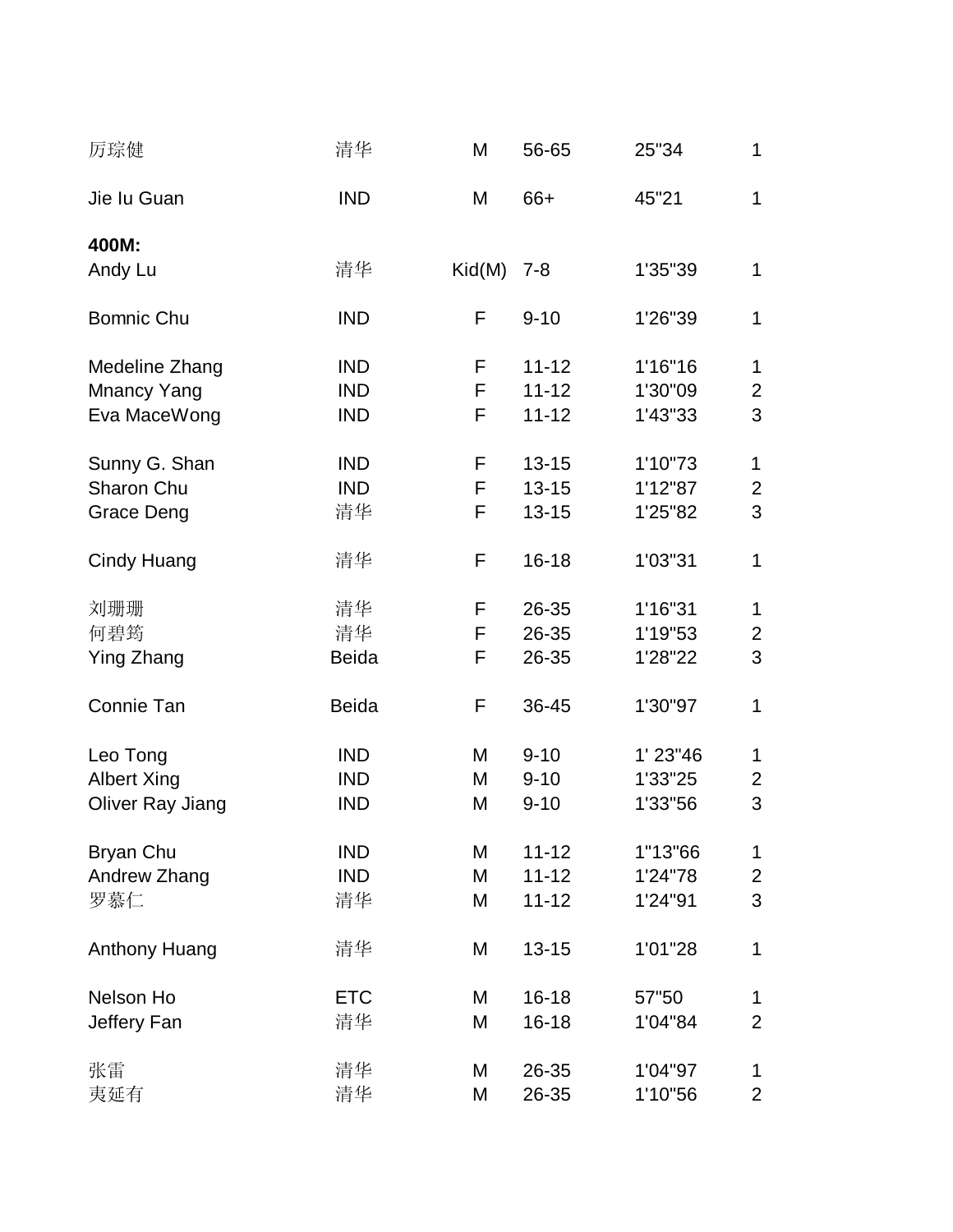| Qu Ning                      | <b>Beida</b> | M | 26-35     | 1'14"06 | 3              |
|------------------------------|--------------|---|-----------|---------|----------------|
| 黄健涛                          | 清华           | M | 36-45     | 1'01"16 | $\mathbf 1$    |
| Zhang                        | <b>Beida</b> | M | 36-45     | 1'05"67 | $\overline{2}$ |
| 陈思伟                          | 清华           | M | 36-45     | 1'25"25 | 3              |
| YongBing Wan                 | <b>IND</b>   | M | 46-55     | 1'02"76 | $\mathbf{1}$   |
| Yuhai Ma                     | <b>Beida</b> | M | 46-55     | 1'04"60 | $\overline{2}$ |
| 厉琮健                          | 清华           | M | 56-65     | 1'00"18 | 1              |
| Wenzhang Shan                | <b>IND</b>   | M | 66+       | 1'41"06 | $\mathbf 1$    |
| 800M:<br><b>Albert Xiang</b> | <b>Beida</b> | M | $9 - 10$  | 3'26"59 | $\mathbf{1}$   |
| Jenny C. Xu                  | <b>IND</b>   | F | $13 - 15$ | 2'33"48 | $\mathbf{1}$   |
| Jennifer Tan                 | 清华           | F | $13 - 15$ | 2'54"69 | $\overline{c}$ |
| <b>Wanxin Chen</b>           | <b>IND</b>   | F | $13 - 15$ | 3'24"94 | 3              |
| <b>Cindy Huang</b>           | 清华           | F | $16 - 18$ | 2'27"54 | 1              |
| Michelle Yee                 | 清华           | F | $16 - 18$ | 2'34"78 | $\overline{2}$ |
| 何碧筠                          | 清华           | F | 26-35     | 3'05'54 | 1              |
| 姚雅红                          | 清华           | F | 36-45     | 3'00"56 | 1              |
| Yanli Mi                     | <b>IND</b>   | F | 36-45     | 3'40"66 | $\overline{2}$ |
| Bryan Chu                    | <b>IND</b>   | M | 11-12     | 2'44"23 | 1              |
| Andrew Zhang                 | <b>IND</b>   | M | $11 - 12$ | 3'50"18 | $\overline{2}$ |
| <b>Anthony Huang</b>         | 清华           | M | $13 - 15$ | 2'32"34 | 1              |
| Jonathan Chen                | 清华           | M | $13 - 15$ | 2'37"02 | $\overline{2}$ |
| Raymand Chan                 | <b>ETC</b>   | M | $16 - 18$ | 2'11"29 | 1              |
| Johnny Lai                   | <b>ETC</b>   | М | $16 - 18$ | 2'12"87 | $\overline{2}$ |
| Kevin Liantono               | 清华           | M | $16 - 18$ | 2'12"88 | 3              |
| Yi Zhang                     | Tech         | М | 26-35     | 3'09"55 | 1              |
| Yu Dong                      | <b>IND</b>   | M | 26-35     | 3'19"62 | $\overline{2}$ |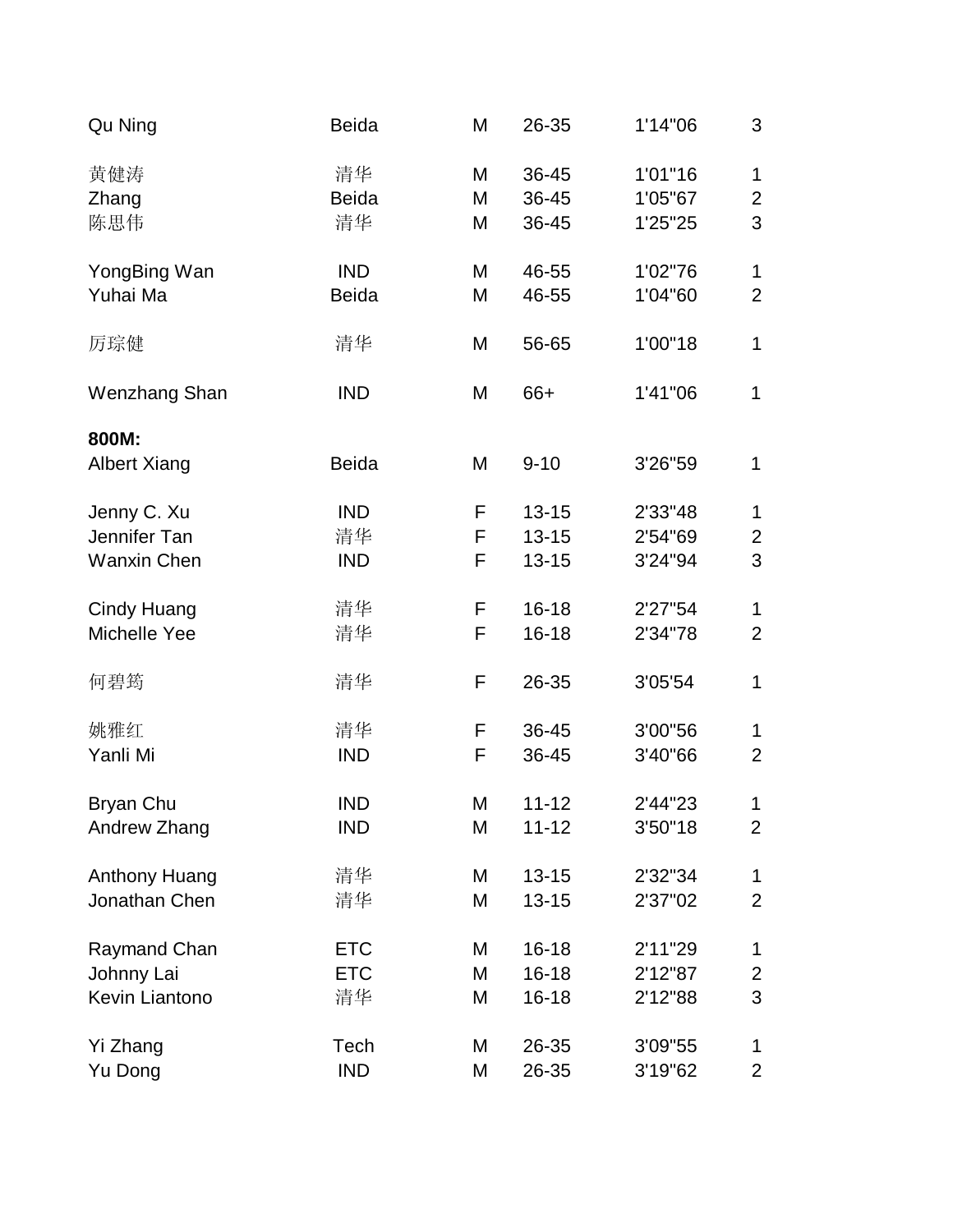| 黄健涛                                                   | 清华                             | M           | 36-45                               | 2'22"00                             | 1                                   |
|-------------------------------------------------------|--------------------------------|-------------|-------------------------------------|-------------------------------------|-------------------------------------|
| YongBing Wan                                          | <b>IND</b>                     | M           | 46-55                               | 2'47"89                             | $\mathbf{1}$                        |
| 胡光宇<br>朱本泰                                            | 清华<br>清华                       | M<br>M      | 56-65<br>56-65                      | 3'20"33<br>3'57"66                  | $\mathbf{1}$<br>$\overline{2}$      |
| Wenzhang Shan<br>Alex Ku                              | <b>IND</b><br><b>IND</b>       | M<br>M      | 66+<br>66+                          | 3'49"60<br>5'13"91                  | $\mathbf{1}$<br>$\overline{2}$      |
| 1500M:<br>Mingwei Samuel                              | <b>Beida</b>                   | M           | $11 - 12$                           | 6'09"30                             | 1                                   |
| Jennifer Tan                                          | 清华                             | F           | $13 - 15$                           | 5'50"61                             | $\mathbf{1}$                        |
| Cindy Huang<br>Lisa Michelle Leung<br>Michelle J. Lee | 清华<br><b>ETC</b><br><b>ETC</b> | F<br>F<br>F | $16 - 18$<br>$16 - 18$<br>$16 - 18$ | 5' 20" 88<br>6' 18" 77<br>6' 29" 07 | $\mathbf{1}$<br>$\overline{c}$<br>3 |
| Snow Tan                                              | <b>IND</b>                     | F           | 19-25                               | 6'55"25                             | $\mathbf{1}$                        |
| <b>Zhang Yung</b>                                     | <b>IND</b>                     | F           | 26-35                               | 6"52"51                             | $\mathbf{1}$                        |
| 姚雅红                                                   | 清华                             | F           | 36-45                               | 5'58"00                             | $\mathbf{1}$                        |
| <b>Charlere Tan</b>                                   | <b>Beida</b>                   | F           | 46-55                               | 8'09"31                             | $\mathbf{1}$                        |
| <b>Anthony Huang</b><br>Jonathan Chen                 | 清华<br>清华                       | M<br>M      | $13 - 15$<br>$13 - 15$              | 5'44"06<br>5'55"25                  | 1<br>$\overline{2}$                 |
| Kevin Liantono<br>Wenxun he<br><b>Richard Wei</b>     | 清华<br><b>IND</b><br>清华         | M<br>M<br>M | $16 - 18$<br>$16 - 18$<br>$16 - 18$ | 4'57"07<br>5'04"65<br>5'16"14       | 1<br>$\overline{2}$<br>3            |
| 夏华夏<br>蔡乐<br>曲宁                                       | 清华<br>清华<br><b>IND</b>         | M<br>M<br>M | 26-35<br>26-35<br>26-35             | 5'29"37<br>5'31"94<br>5'43"73       | 1<br>$\overline{2}$<br>3            |
| 黄健涛                                                   | 清华                             | M           | 36-45                               | 4'45"49                             | 1                                   |
| Mike King                                             | 清华                             | M           | 46-55                               | 5'17"98                             | 1                                   |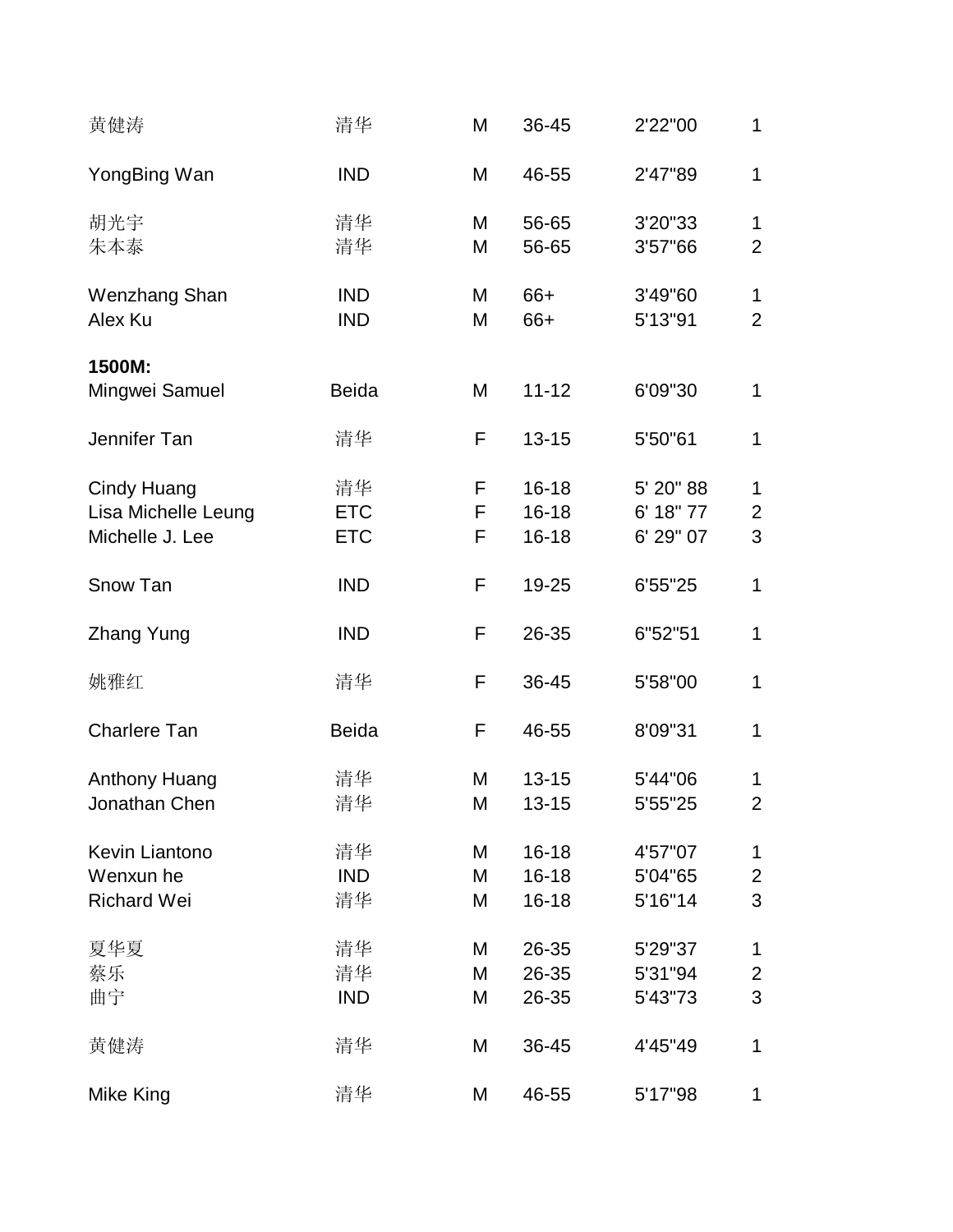| YongBing Wan<br><b>Yong Soong</b> | <b>IND</b><br><b>IND</b>   | M<br>M      | 46-55<br>46-55                      | 5'33"00<br>6'25"66               | $\overline{2}$<br>3      |
|-----------------------------------|----------------------------|-------------|-------------------------------------|----------------------------------|--------------------------|
| Jiai Li                           | <b>IND</b>                 | M           | 56-65                               | 6'32"00                          | 1                        |
| John Chow                         | <b>IND</b>                 | M           | 66+                                 | 8'50"00                          | $\mathbf{1}$             |
| 3000M:<br>张妮                      | 清华                         | F           | 26-35                               | 14' 52" 48                       | 1                        |
| 姚雅红<br>熊红霞                        | 清华<br>清华                   | F<br>F      | 36-45<br>36-45                      | 15' 27"13<br>15'43"67            | 1<br>$\overline{2}$      |
| Jiefeng Xu                        | <b>IND</b>                 | F           | 46-55                               | 16'22"00                         | 1                        |
| 吴狄<br>夏华夏<br>刘珉                   | 清华<br>清华<br>清华             | M<br>M<br>M | 26-35<br>26-35<br>26-35             | 11'12"97<br>12'11"13<br>12'47"16 | 1<br>$\overline{2}$<br>3 |
| 黄健涛<br>聂小春                        | 清华<br>清华                   | M<br>M      | 36-45<br>36-45                      | 10'27"81<br>10'31"09             | 1<br>$\overline{2}$      |
| Peter Chang                       | <b>IND</b>                 | M           | 46-55                               | 14'29"07                         | $\mathbf{1}$             |
| Potung Chang                      | <b>IND</b>                 | M           | 56-65                               | 15'49"97                         | 1                        |
| 4x100M:<br>Girls 4x100m           | <b>Beida</b><br><b>JLS</b> | F<br>F      | $11 - 12$<br>$11 - 12$              | 1'05"56<br>1'10"04               | 1<br>$\overline{2}$      |
| Women 4x100m                      | <b>Beida</b>               | F           | 19-25                               | 1'19"68                          | 1                        |
|                                   | 清华                         | F           | 26-35                               | 1'07"88                          | 1                        |
|                                   | 清华                         | F           | 36-45                               | 1'06"18                          | $\mathbf{1}$             |
| Men 4x100m                        | <b>ETC</b><br>清华-1<br>清华-2 | M<br>M<br>M | $16 - 18$<br>$16 - 18$<br>$16 - 18$ | 47" 44<br>47" 52<br>54" 44       | 1<br>$\overline{2}$<br>3 |
|                                   | 清华                         | M           | 19-25                               | 51"78                            | 1                        |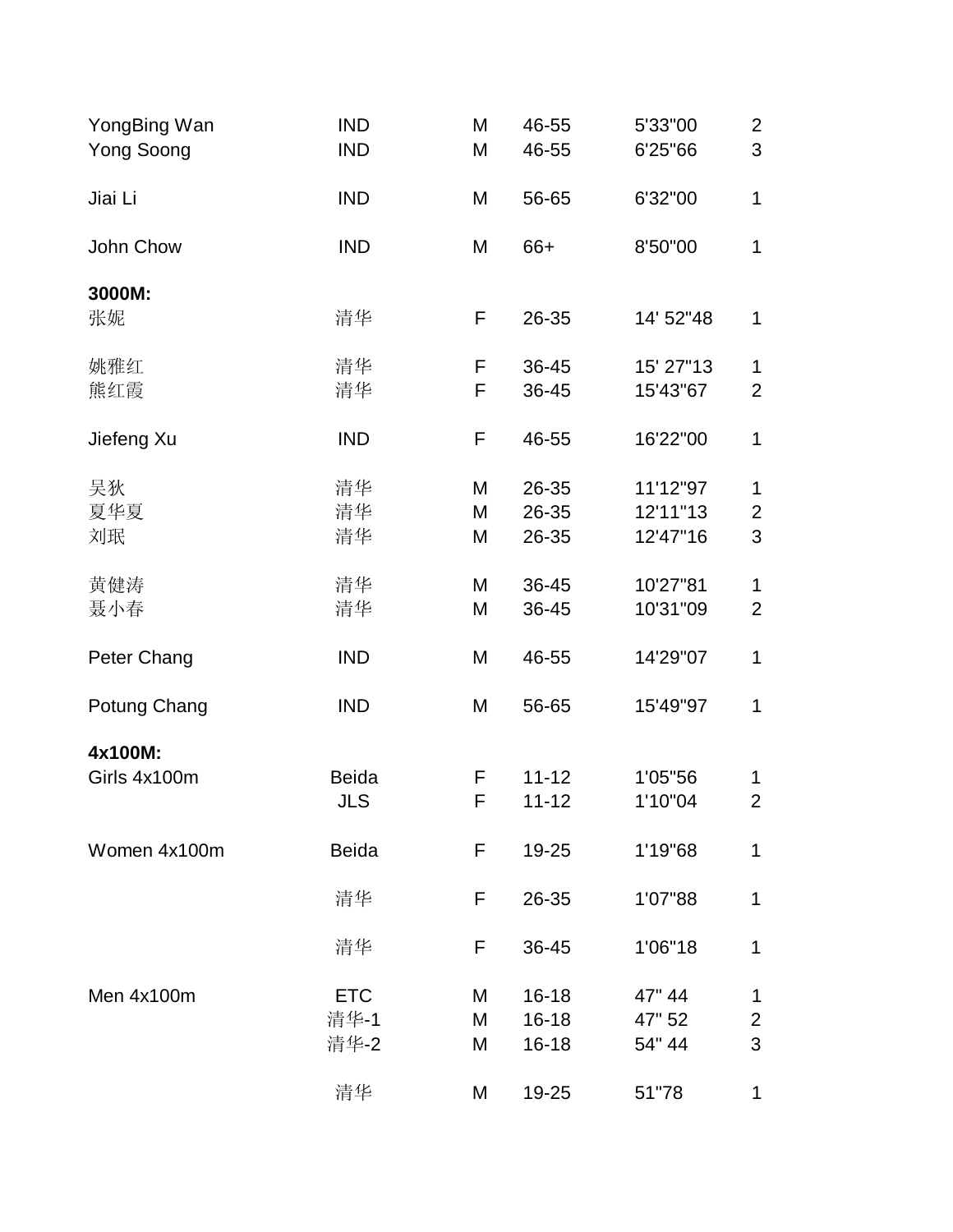|                                          | 清华-1<br><b>Beida</b><br>清华-2 | M<br>M<br>M | 26-35<br>26-35<br>26-35 | 52"92<br>55"52<br>56"35             | 1<br>$\overline{2}$<br>3           |
|------------------------------------------|------------------------------|-------------|-------------------------|-------------------------------------|------------------------------------|
|                                          | 清华-1<br>清华-2                 | M<br>M      | 36-45<br>36-45          | 53"87<br>57"84                      | $\mathbf 1$<br>$\overline{2}$      |
|                                          | <b>Beida</b><br>清华           | M<br>M      | 46-55<br>46-55          | 54"75<br>55"84                      | $\mathbf{1}$<br>$\overline{2}$     |
|                                          | 清华                           | M           | 56-65                   | 1'14"31                             | $\mathbf{1}$                       |
| 4X400M:<br>Girls 4x400m                  | <b>Beida</b>                 | F           | $11 - 12$               | 6' 13" 88                           | 1                                  |
| Women 4x400m                             | 清华                           | F           | 36-45                   | 5'44"56                             | $\mathbf{1}$                       |
| Boys 4x400m                              | 清华                           | M           | $13 - 15$               | 6' 26" 24                           | $\mathbf{1}$                       |
| Men 4x400m                               | 清华                           | M           | 26-35                   | 4'14"22                             | $\mathbf{1}$                       |
|                                          | 清华<br><b>Beida</b>           | M<br>M      | 36-45<br>36-45          | 4' 16" 16<br>5' 18" 06              | $\mathbf 1$<br>$\overline{2}$      |
|                                          | 清华                           | M           | 56-65                   | 6'36"71                             | $\mathbf{1}$                       |
| 16x100M:                                 | 清华-1<br>清华-2<br><b>Beida</b> |             |                         | 3' 54" 36<br>4' 18" 53<br>4' 28" 29 | $\mathbf 1$<br>$\overline{c}$<br>3 |
| Long Jump:<br>Sunny G. Shan              | <b>IND</b>                   | F           | $13 - 15$               | 4.72M                               | 1                                  |
| <b>Katherine Gao</b><br><b>Hester Yu</b> | <b>ETC</b><br><b>ETC</b>     | F<br>F      | $16 - 18$<br>$16 - 18$  | 4.72M<br>4.72M                      | 1<br>$\overline{2}$                |
| Snow Tan                                 | <b>Beida</b>                 | F           | 19-25                   | 3.73M                               | 1                                  |
| 欧俊丽                                      | 清华                           | F           | 26-35                   | 3.49M                               | 1                                  |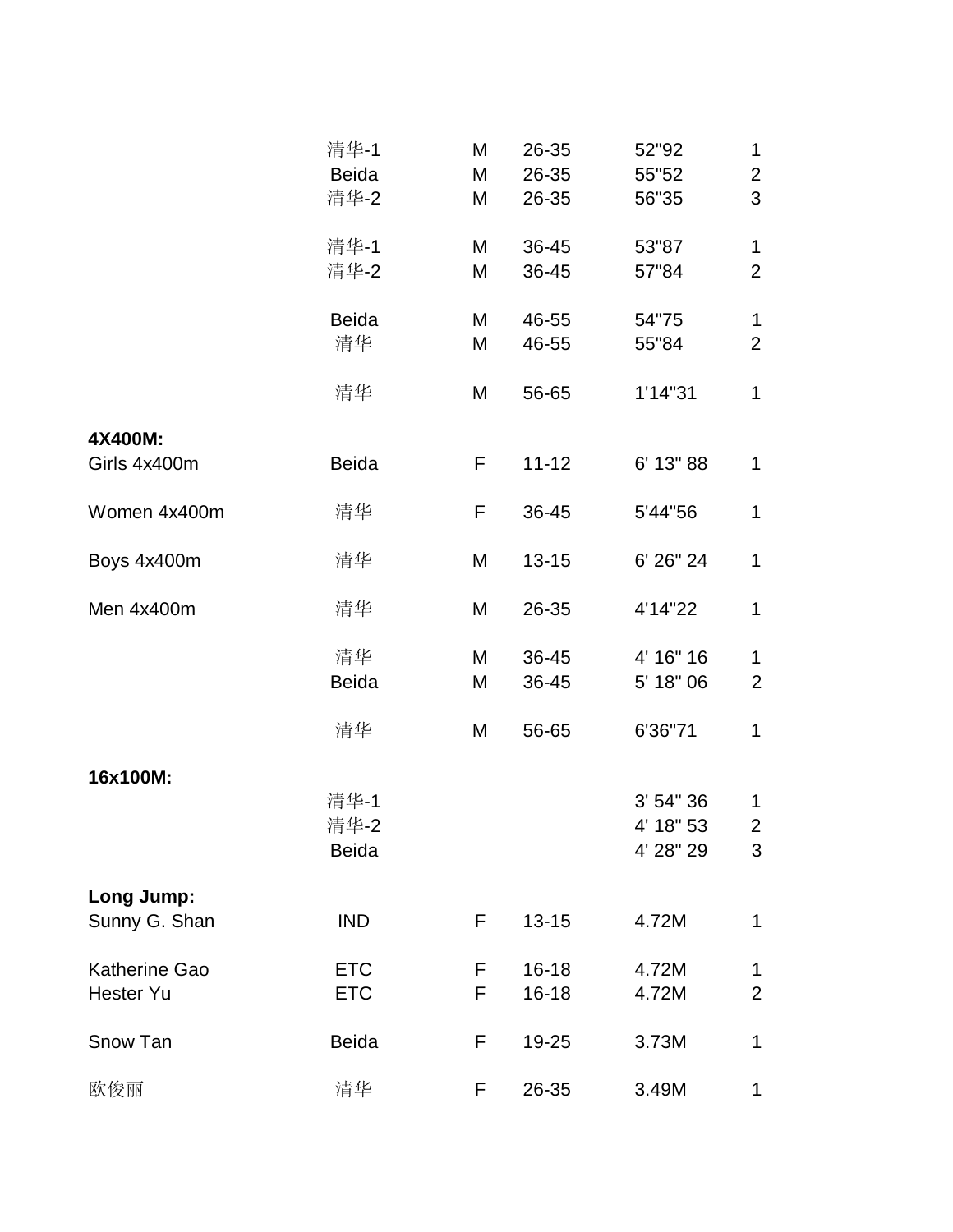| <b>Mathew Guo</b>    | <b>IND</b>   | M | $9 - 10$  | 2.84M | 1              |
|----------------------|--------------|---|-----------|-------|----------------|
| 夷见恩                  | 清华           | M | $9 - 10$  | 2.76M | $\overline{2}$ |
| Oliver Jiang         | <b>IND</b>   | M | $9 - 10$  | 2.75M | 3              |
| Dongdong Zhang       | <b>CACC</b>  | M | $11 - 12$ | 3.40M | 1              |
| <b>Grant Fu</b>      | <b>IND</b>   | M | $11 - 12$ | 2.81M | $\overline{2}$ |
| David Luo            | 清华           | M | $11 - 12$ | 2.81M | 3              |
| Jason Chi            | 清华           | M | $13 - 15$ | 5.23M | 1              |
| Josh Wa              | 清华           | M | $13 - 15$ | 4.33M | $\overline{2}$ |
| Nelson Ho            | <b>ETC</b>   | M | $16 - 18$ | 6.14M | $\mathbf{1}$   |
| Dylan Qian           | <b>IND</b>   | M | $16 - 18$ | 5.02M | $\overline{2}$ |
| <b>Richard Wei</b>   | 清华           | M | $16 - 18$ | 4.88M | 3              |
| <b>Thomas Tran</b>   | <b>ETC</b>   | M | 19-25     | 6.39M | 1              |
| Hondson Kuang        | <b>ETC</b>   | M | 19-25     | 5.99M | $\overline{2}$ |
| Alex Yi              | <b>ETC</b>   | M | 19-25     | 5.61M | 3              |
| 曲继东                  | 清华           | M | 26-35     | 4.67M | 1              |
| Snow Tan             | <b>Beida</b> | M | 26-35     | 4.59M | $\overline{2}$ |
| Sixue Wang           | <b>Beida</b> | M | 26-35     | 4.31M | 3              |
| 宋犀云                  | 清华           | M | 36-45     | 4.98M | 1              |
| 黄健涛                  | 清华           | M | 36-45     | 4.36M | $\overline{2}$ |
| Jack Ou              | 清华           | M | 46-55     | 4.84M | 1              |
| 黄来强                  | 清华           | M | 46-55     | 4.24M | $\overline{2}$ |
| 陈执善                  | 清华           | M | 56-65     | 3.77M | 1              |
| Kit Woo              | <b>IND</b>   | M | 56-65     | 3.38M | $\overline{2}$ |
| Alex Ku              | <b>IND</b>   | M | 66+       | 3.09M | 1              |
| 张平安                  | 清华           | M | 66+       | 2.99M | $\overline{2}$ |
| <b>Triple Jump:</b>  |              |   |           |       |                |
| <b>Katherine Gao</b> | <b>ETC</b>   | F | $16 - 18$ | 9.85M | 1              |
| Stephanie Leung      | <b>ETC</b>   | F | $16 - 18$ | 8.71M | $\overline{2}$ |
| Eva Mo               | <b>ETC</b>   | F | $16 - 18$ | 8.67M | 3              |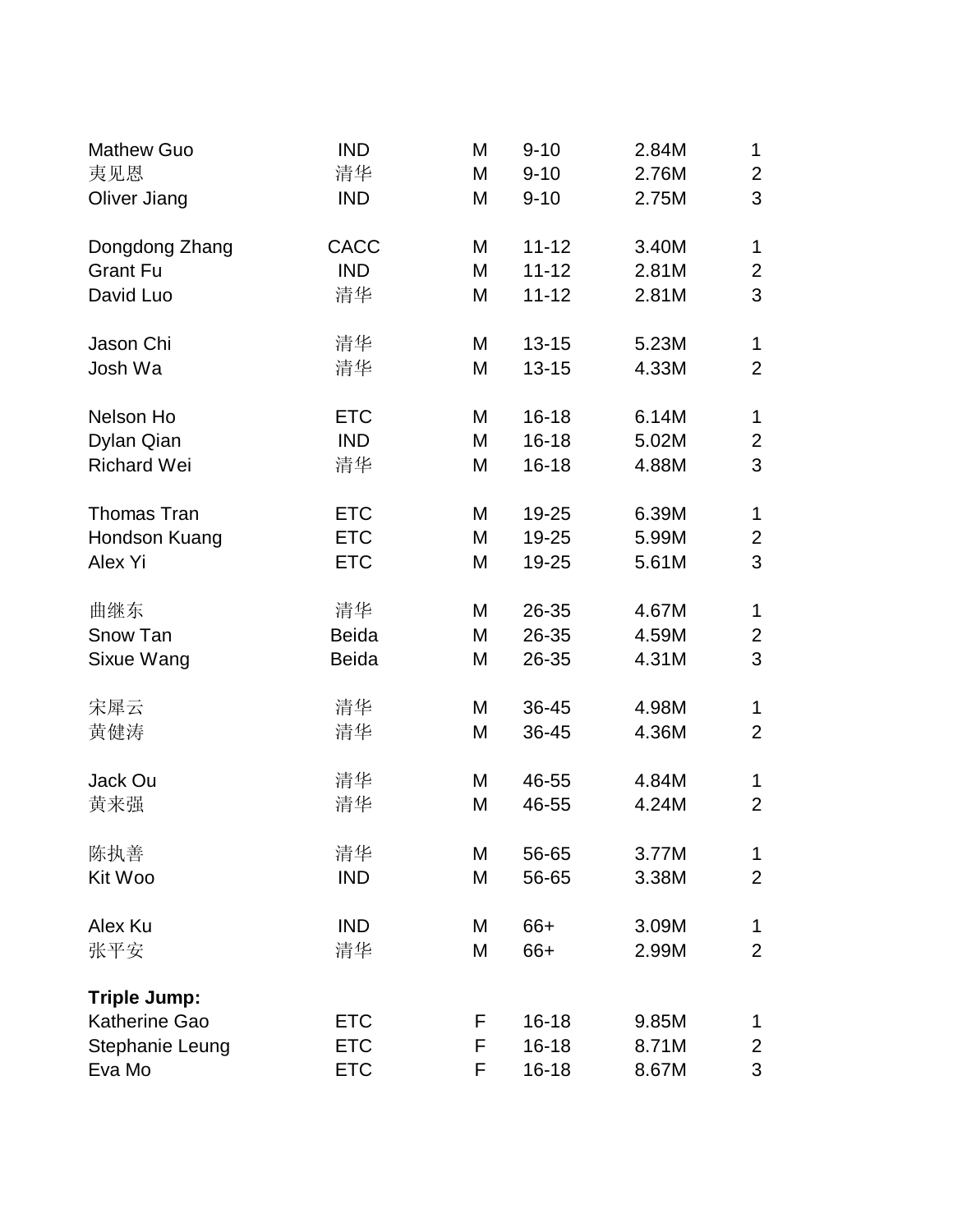| Joshu Huang                                                                      | 清华                                                     | M                | $13 - 15$                           | 8.41M                            | 1                                   |
|----------------------------------------------------------------------------------|--------------------------------------------------------|------------------|-------------------------------------|----------------------------------|-------------------------------------|
| Larry M. Lee<br>Hondson Kuang<br>Snow Tan                                        | <b>ETC</b><br><b>IND</b><br><b>Beida</b>               | M<br>M<br>M      | 19-25<br>19-25<br>19-25             | 10.49M<br>9.45M<br>7.65M         | $\mathbf{1}$<br>$\overline{2}$<br>3 |
| Jin Wang<br>宋犀云                                                                  | <b>Beida</b><br>清华                                     | M<br>M           | 36-45<br>36-45                      | 11.05M<br>10.20M                 | 1<br>$\overline{2}$                 |
| <b>High Jump:</b><br><b>Katherine Gao</b><br><b>Betty Lam</b><br>Stephanie Leung | <b>ETC</b><br><b>ETC</b><br><b>ETC</b>                 | F<br>F<br>F      | $16 - 18$<br>$16 - 18$<br>$16 - 18$ | 1.38M<br>1.32M<br>1.22M          | 1<br>$\overline{2}$<br>3            |
| Kaige Yang<br><b>Ying Yuan</b>                                                   | Tech<br>Tech                                           | F<br>F           | 19-25<br>19-25                      | 0.95M<br>0.95M                   | $\mathbf{1}$<br>$\overline{2}$      |
| 祝莉                                                                               | 清华                                                     | F                | 36-45                               | 1.39M                            | 1                                   |
| 夷见恩                                                                              | 清华                                                     | M                | $9 - 10$                            | 0.8M                             | $\mathbf{1}$                        |
| Larry Li                                                                         | <b>IND</b>                                             | M                | $11 - 12$                           | 1.06M                            | $\mathbf{1}$                        |
| Victor Wang Du                                                                   | <b>IND</b>                                             | M                | $13 - 15$                           | 1.94M                            | $\mathbf{1}$                        |
| Eric Gu                                                                          | <b>IND</b>                                             | M                | 19-25                               | 1.23M                            | $\mathbf{1}$                        |
| Kevin Wang<br>Snow Tan<br>Yong Yang<br>Meng Cao                                  | <b>IND</b><br><b>Beida</b><br><b>IND</b><br><b>IND</b> | M<br>М<br>M<br>M | 26-35<br>26-35<br>26-35<br>26-35    | 1.52M<br>1.32M<br>1.20M<br>1.20M | 1<br>$\overline{2}$<br>3<br>3       |
| 陈思伟<br>Sean Lui                                                                  | 清华<br><b>Beida</b>                                     | M<br>M           | 36-45<br>36-45                      | 1.35M<br>1.18M                   | 1<br>$\overline{2}$                 |
| <b>Shot Put:</b><br><b>Hester Yu</b><br>Michelle J. Lee                          | <b>ETC</b><br><b>ETC</b>                               | F.<br>F          | $16 - 18$<br>$16 - 18$              | 6.10M<br>6.00M                   | 1<br>$\overline{2}$                 |
| 欧俊丽                                                                              | 清华                                                     | F                | 26-35                               | 7.50M                            | 1                                   |